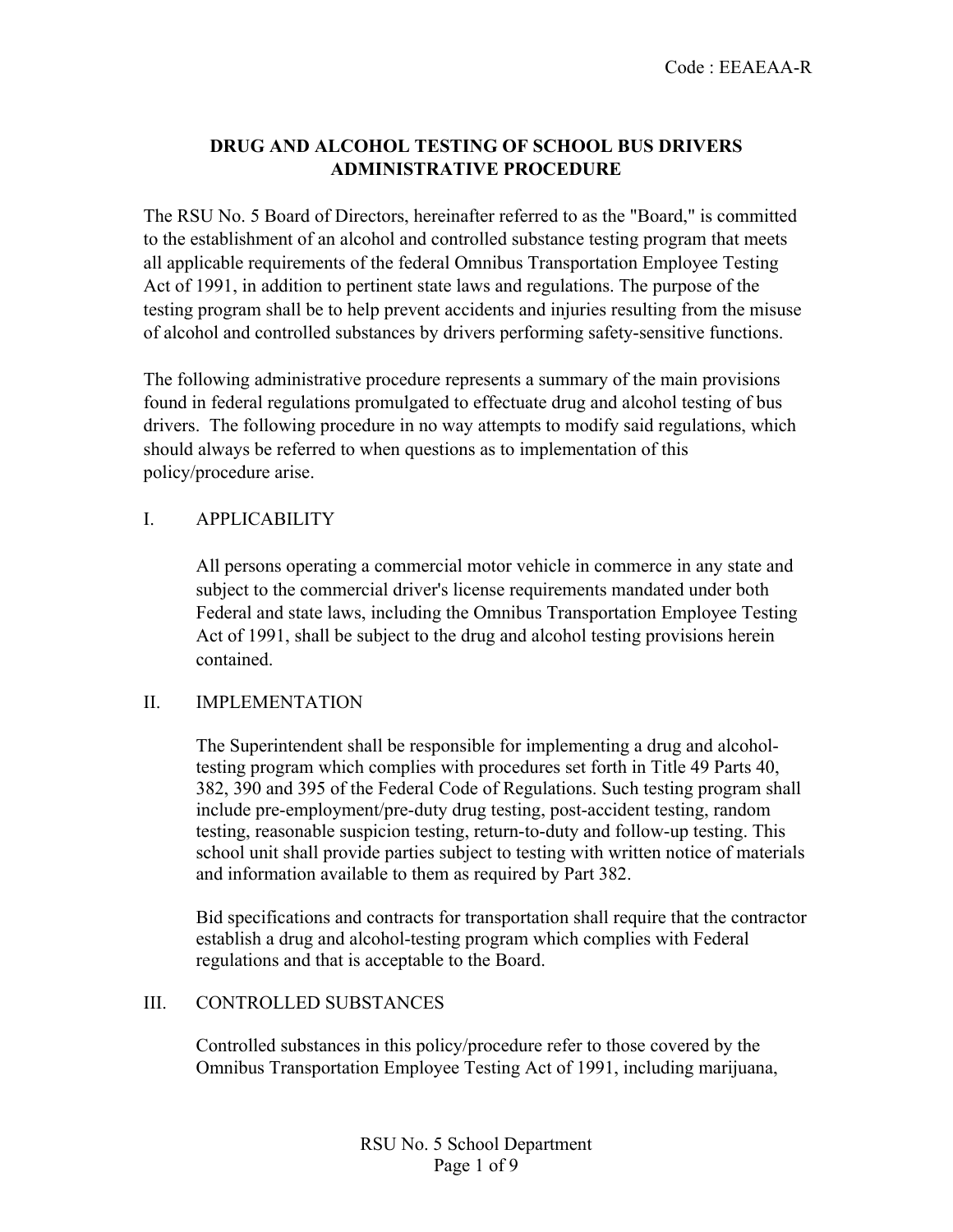cocaine, opiates, amphetamines, and phencyclidine (PCP) MDMA (Ecstasy) and 6-Acetylmorphone (heroin).

IV. SAFETY- SENSITIVE FUNCTION

Safety- sensitive function(s) in this policy/procedure refer to functions defined in 49 CFR §382.107 and §395.2 (On-Duty Time, paragraphs (1) through (6)).

## V. PROHIBITIONS

All drivers subject to this policy shall be prohibited from:

- A. Using any alcohol while on duty and four (4) hours prior to going on duty;
- B. Possessing alcohol while on duty;
- C. Reporting for duty or remaining on duty while having an alcohol concentration of 0.02 or greater;
- D. Using any alcohol for eight (8) hours following an accident, or until he/she undergoes a post-accident alcohol test, whichever occurs first;
- E. Refusing to submit to a required alcohol or controlled substance test(s);
- F. Reporting for duty or remaining on duty when using any controlled substance, except when use is pursuant to the instructions of a physician who advised the driver that the substance does not adversely affect the driver's ability to safely operate the vehicle; and
- G. Reporting for duty, remaining on duty, or performing a safety- sensitive function, if the driver tests positive for a controlled substance.

# VI. REQUIRED TESTING

A. **Pre-Employment Testing.** Prior to the first time a driver performs a safety- sensitive function for the school unit, the driver shall undergo testing for controlled substances. However, no driver shall be subjected to pre-employment controlled substance testing prior to having been offered a position. Employment is conditioned upon a **verified negative**  controlled substance test result.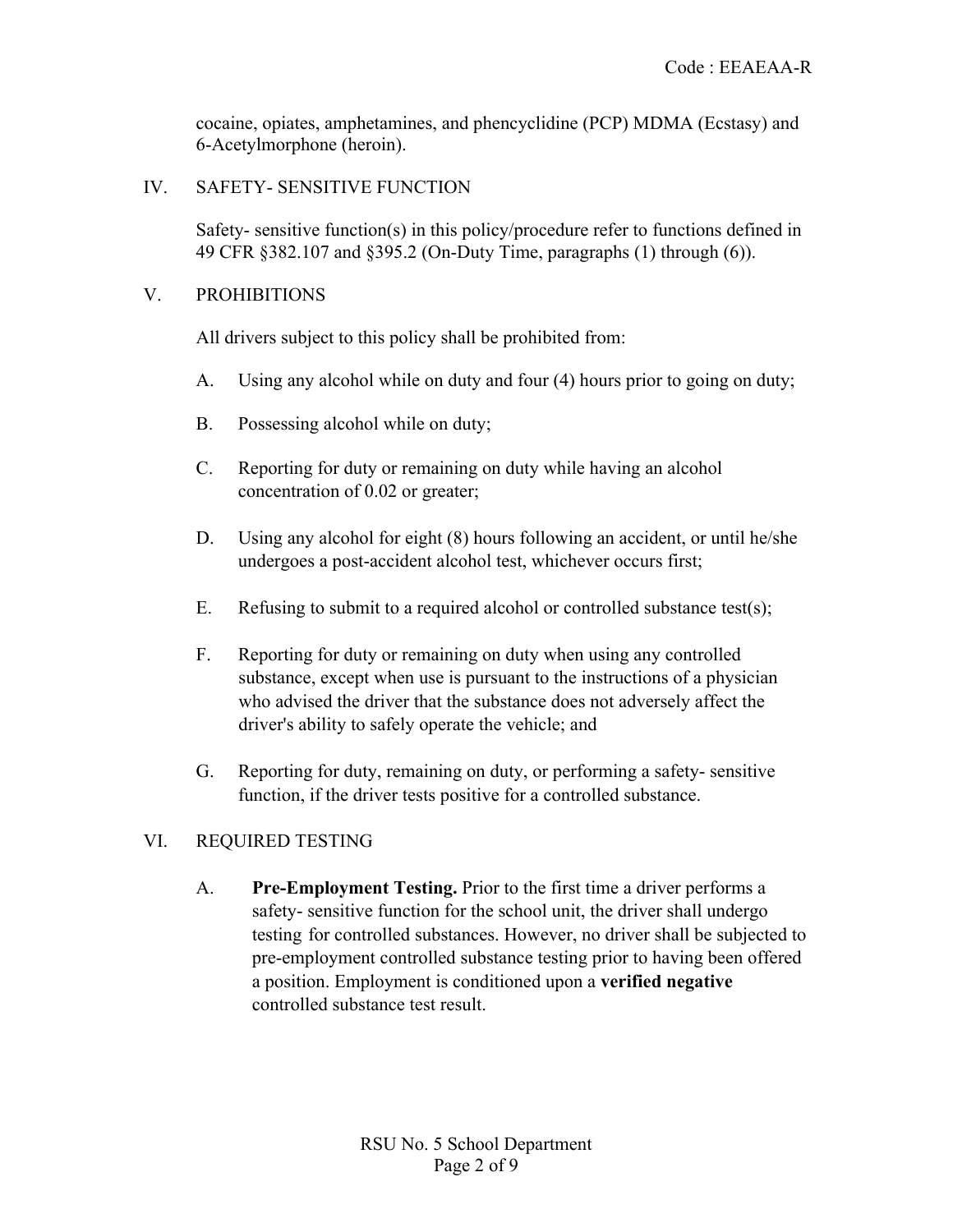- B. **Post-Accident Testing.** As soon as practicable following an accident, each driver will be subject to alcohol and controlled substance testing as follows:
	- 1. Any driver performing safety-sensitive functions with respect to the vehicle if the accident involved loss of human life;
	- 2. Any driver who receives a citation under State or local law for a moving violation arising from the accident; and
		- a. Causes bodily injury to a person who, as a result of the injury immediately receives medical treatment away from the scene of the accident; or
		- b. Should one or more motor vehicles incurring disabling damage as a result of the accident, require a motor vehicle to be transported away from the scene by a tow truck or other motor vehicle.
	- 3. In addition, the following provisions will also apply.
		- a. **Alcohol.** If a test required under this section is not administered within two  $(2)$  hours following the accident, the school unit shall prepare and maintain on file a record stating the reasons the test was not promptly administered. If a test is not administered within eight (8) hours following the accident, the school unit shall cease attempts to administer the test and shall prepare and maintain the same record. Records shall be submitted to the Federal Motor Carrier Safety Administration (FMCSA) upon request of the Associate Administrator.
		- b. **Controlled Substances.** If a test required by this section is not administered within thirty-two (32) hours following the accident, the school unit shall cease attempts to administer the test and shall prepare and maintain on file a record stating the reasons the test was not promptly administered. Records shall be submitted to the FMCSA upon request of Associate Administrator.
- C. **Random Testing.** All drivers subject to this policy/procedure will be subject to random and unannounced alcohol and controlled substance testing throughout the year. The minimum annual percentage rate for testing of bus drivers is as follows: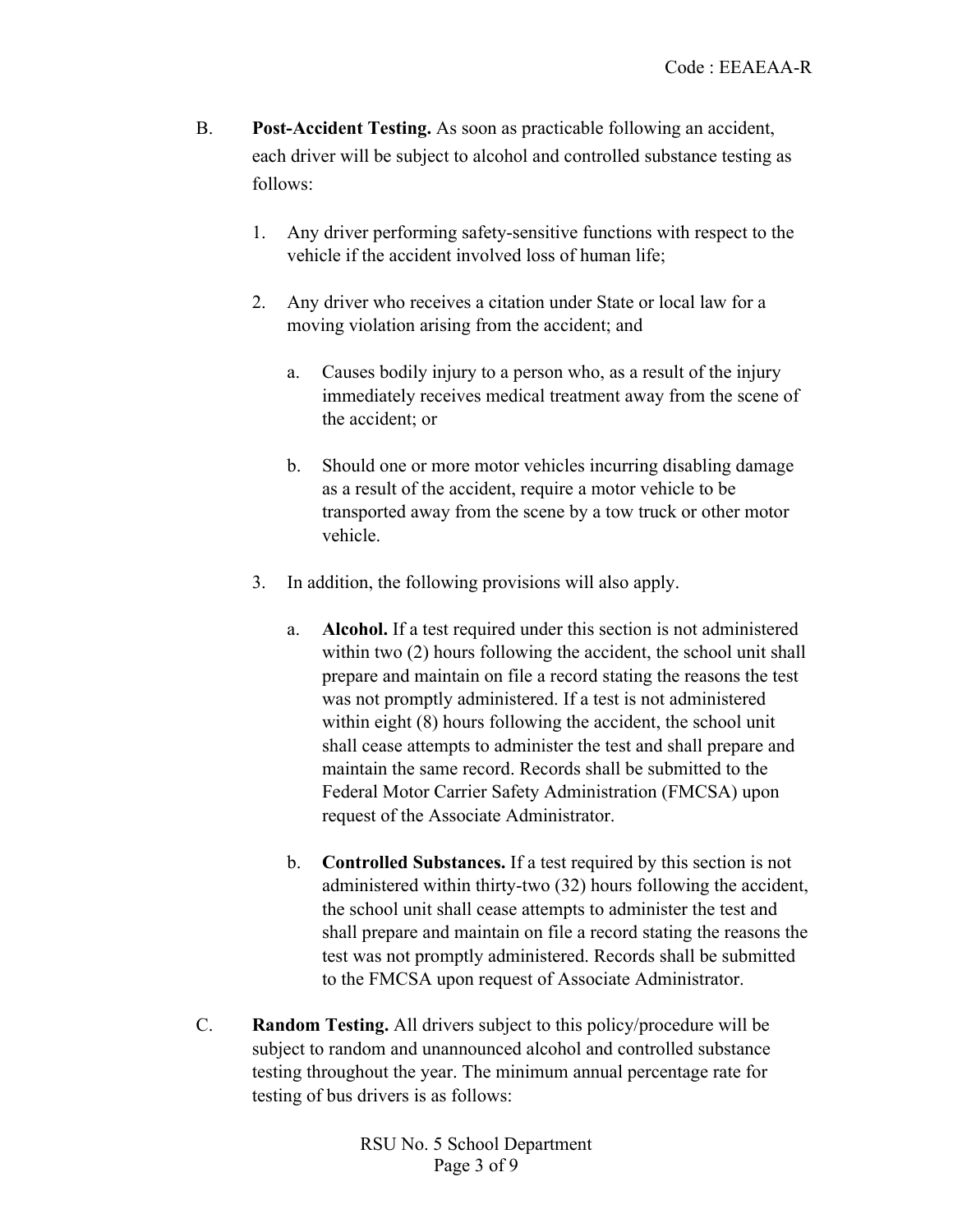- 1. Random alcohol testing shall be a minimum of 10 percent of the number of driver positions each selection period; and
- 2. Random controlled substance testing shall be a minimum of 50 percent of the number of driver positions each selection period.

When random testing for alcohol and/or controlled substances is completed through a consortium, the number of drivers to be tested may be calculated for each individual school unit or may be based on the total number of drivers covered by the consortium who are subject to random testing at the same minimum annual percentage rate under 49 CFR Part 382 or any Department of Transportation random testing rule.

D. **Reasonable Suspicion Testing.** All drivers subject to this policy/procedure shall submit to alcohol and controlled substance testing when the employer has reasonable suspicion to believe that the driver has violated the prohibitions found in Part V. of this procedure, with the exception of Part V. of this procedure, with the exception of Part V.B. regarding alcohol possession. The school unit shall base its determination that reasonable suspicion exists requiring the driver to undergo such testing on observations concerning appearance, behavior, speech or body odors of the driver. When controlled substances are at issue, observations may include indications of the chronic and withdrawal effects of controlled substances.

In addition, the following provisions also apply.

1. **Alcohol.** Alcohol testing will be performed only if the aforementioned observations are made during, just preceding, or just after the period of the work day that the driver is required to be in compliance with this policy/procedure. If a test required under this section is not administered within two (2) hours following the reasonable suspicion determination, the school unit shall prepare and maintain on file a record stating the reasons the test was not promptly administered. If a test required under this section is not administered within eight (8) hours following a determination that reasonable suspicion exists, the school unit shall cease attempts to administer an alcohol test and shall state in the record reasons for not administering the test. The school unit shall submit to the FMCSA records of tests

> RSU No. 5 School Department Page 4 of 9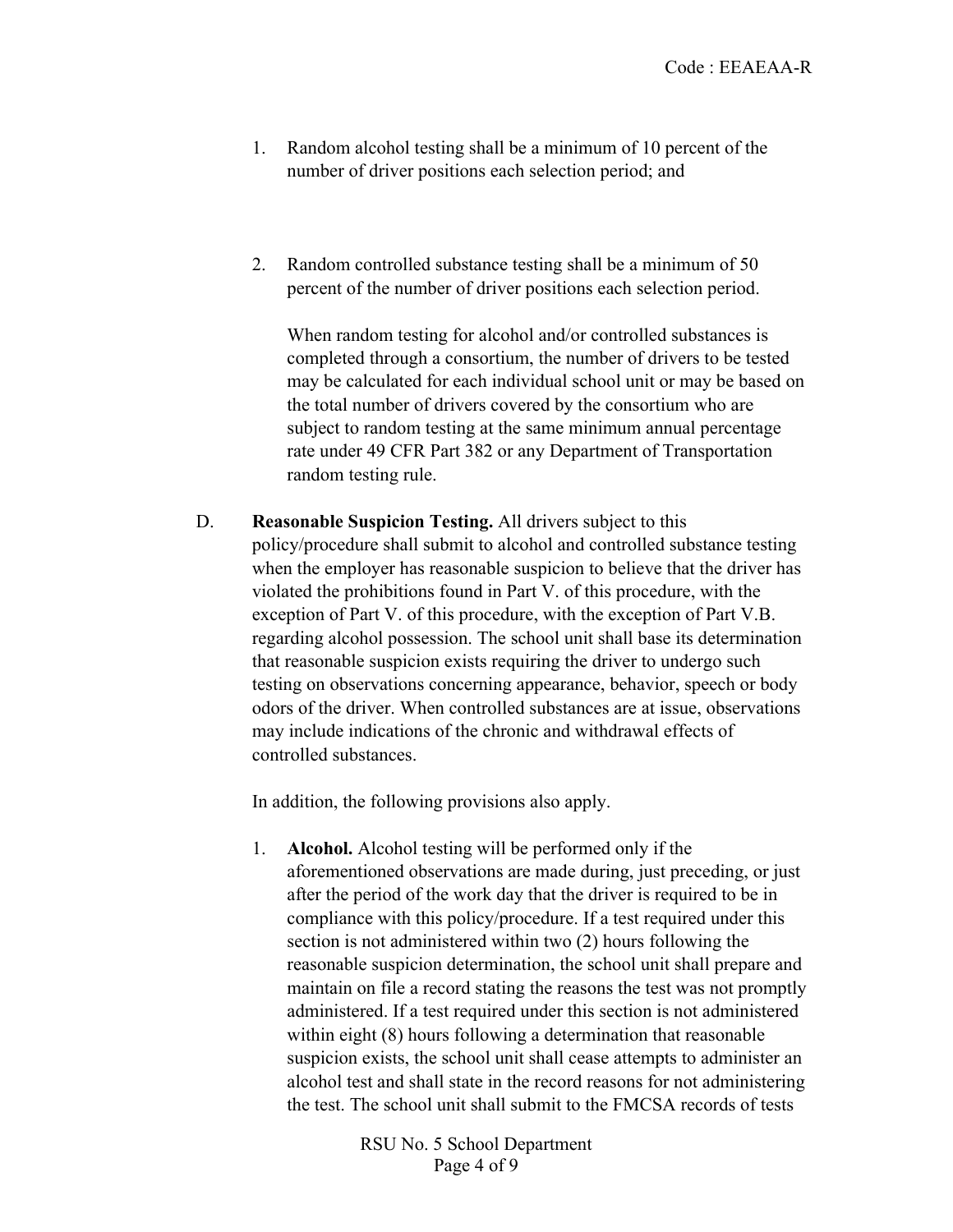required by this section that were not completed within eight (8) hours according to the mandates of 49 CFR §382.307 (3).

- 2. **Controlled Substances.** The school unit shall, within twenty-four (24) hours or before the results of the controlled substances test are released, whichever is earlier, create a written record of the observations leading to a controlled substances test which shall be signed by the supervisor or school unit official making said observations.
- E. **Return-to-Duty Testing**. Prior to returning to duty requiring the performance of safety-sensitive functions when a driver has engaged in conduct prohibited under this policy/procedure, the driver shall undergo a return-to-duty alcohol and/or controlled substances test(s) as appropriate.

Drivers found to have engaged in prohibited conduct under the alcohol provisions of this policy/procedure will not be permitted to return to duty unless the subsequent alcohol test reveals a result less than or consistent with federal and state standards. In cases involving controlled substances, a **verified negative** result is necessary before a driver may return to duty.

F. **Follow-up Testing.** In the event that a driver has been found to have been in violation of the prohibitions herein contained and is identified as requiring assistance in resolving problems associated with alcohol and/or controlled substances, the school unit shall require the driver to submit to at least six (6) unannounced follow-up alcohol and/or controlled substances tests during the first twelve (12) months after returning to duty. Follow-up tests will be unannounced and may continue for up to sixty (60) months after returning to duty. Follow-up alcohol testing shall be conducted only when the driver is performing, just before, or just after ceasing to perform safety-sensitive functions.

## VII. REFUSAL TO SUBMIT TO TESTING

All drivers who are required by federal regulations to submit to drug/alcohol testing must do so immediately upon being directed to submit to the test(s). A driver's refusal to submit to testing will subject the driver to immediate removal from the performance of safety-sensitive functions. In addition, failure to comply with Federal regulations or this procedure is grounds for disciplinary action up to and including dismissal. Any of the following actions on the part of a driver constitutes a refusal to submit to a test: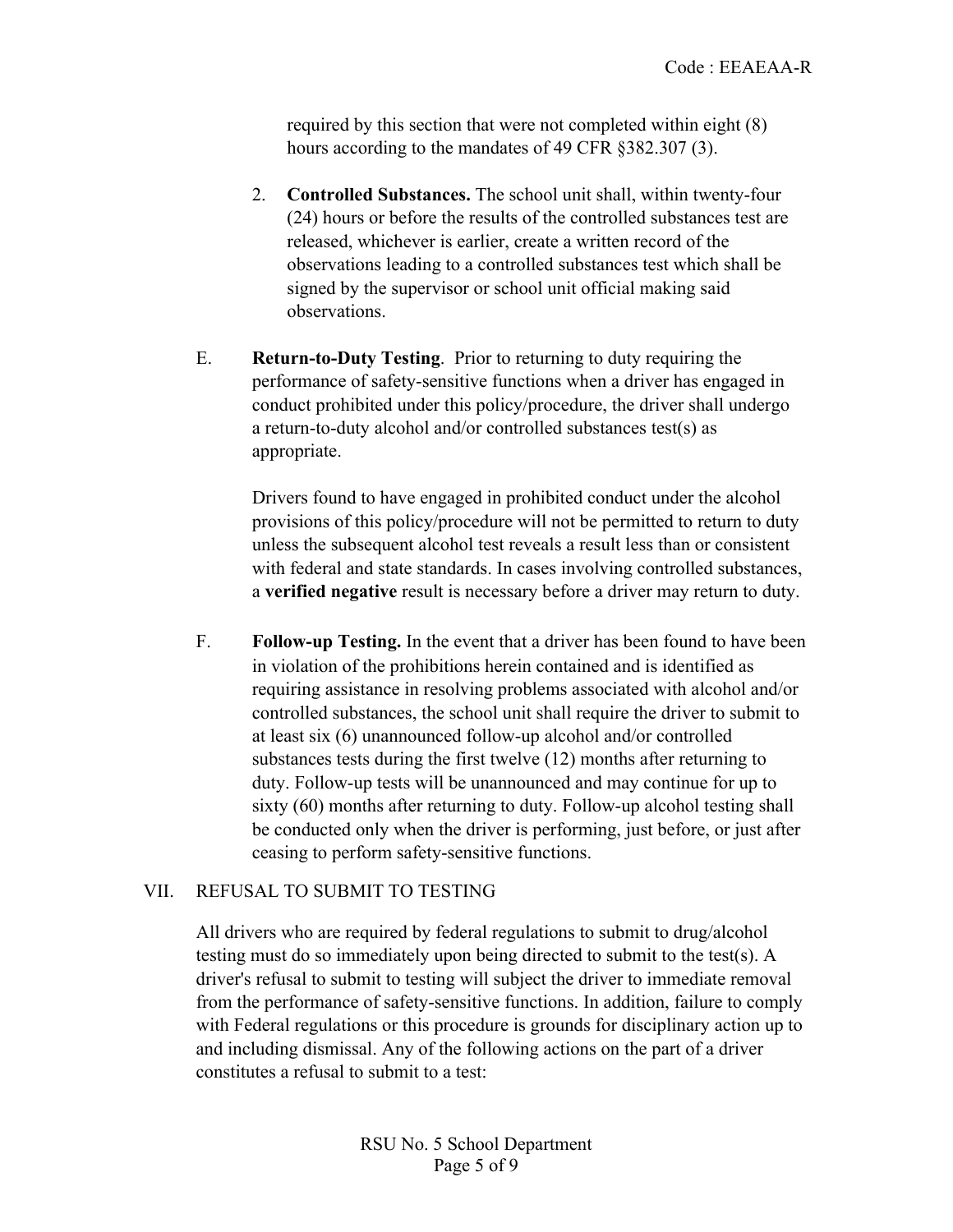- A. Failure to provide adequate specimens/samples of substance(s) undergoing testing, **including but not limited to breath and urine,**  without a valid medical reason;
- B. Engaging in conduct which obstructs the testing process; and
- C. Refusal by an employee to complete and sign testing forms.

## VIII. TRAINING FOR SUPERVISORS

This school unit will assign persons who will be designated to determine whether reasonable suspicion exists to require a driver to undergo testing under Part 382, with at least sixty (60) minutes of training on alcohol misuse and receive at least an additional sixty (60) minutes of training on controlled substances. Training shall cover the physical, behavioral, speech, and performance indicators of probable alcohol misuse and use of controlled substances.

#### IX. ENFORCEMENT

This school unit, in its independent authority as an employer, shall subject any driver who violates this policy/administrative procedure or Federal regulations to potential disciplinary action up to and including dismissal, except to the extent that any state law or collective bargaining agreement requires otherwise.

In addition, any driver who refuses to submit to a post-accident, random, reasonable suspicion, return-to-duty or follow-up test(s) shall not perform or continue to perform safety-sensitive functions.

Furthermore, no driver tested and found to have an alcohol concentration of 0.02 or greater but less than 0.04 shall perform or continue to perform safety-sensitive functions including driving a commercial motor vehicle until the start of the driver's next regularly scheduled duty period, but not less than twenty-four (24) hours after the test was administered.

## X. RECORDS

Employee drug and alcohol tests and results shall be maintained under strict confidentiality in a secure location with controlled access and released only in accordance with law. A driver, upon written request, shall receive copies of any records pertaining to his/her use of drugs or alcohol, including any records pertaining to his/her drug tests. Records shall be made available to subsequent employers or other identified persons only when expressly requested in writing by the driver.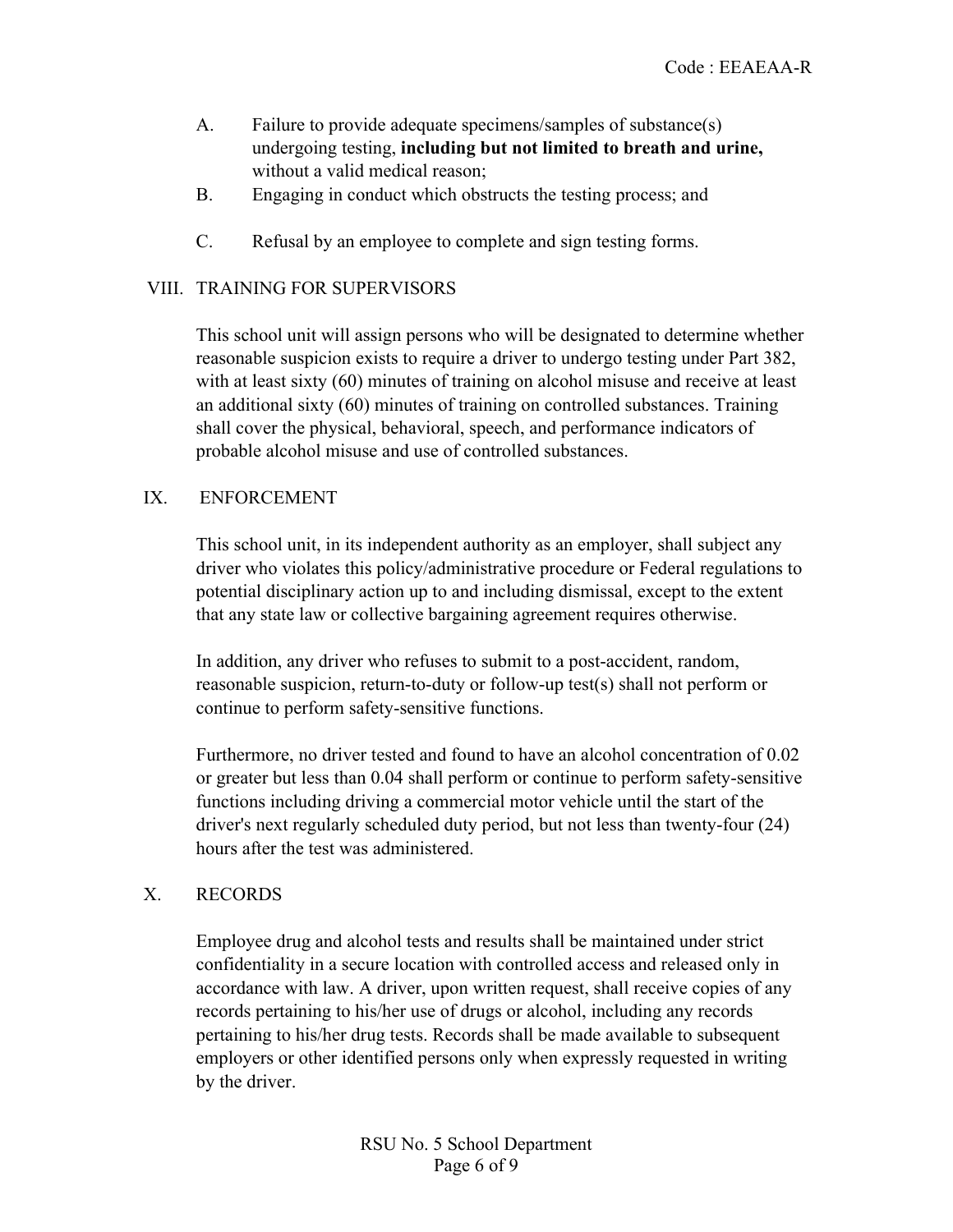## XI. NOTIFICATIONS

Each driver shall receive educational materials prior to the school unit's commencement of alcohol and controlled substances testing. Such material will explain the requirements of the Code of Federal Regulations, Title 49 Part 382, and contain a copy of the Board's policy and administrative procedures for meeting these requirements. Representatives of employee organizations shall be notified of the availability of this information. The school unit shall also include in the package of informational material submitted to each driver, a statement certifying that he/she has received the informational material. The school unit shall maintain the original signed copy of the statement on file.

In addition to the aforementioned items, the school unit shall also make available to drivers and representatives of employee organization information which shall identify:

- A. The person designated by the school unit to answer questions about the materials;
- B. The procedures that will be used to test for the presence of alcohol and controlled substances; protect the driver and the integrity of the testing processes, safeguard the validity of the test results, and ensure that those results are attributed to the correct driver;
- C. Information concerning the effects of alcohol and controlled substances on an individual's health, work, and personal life; signs and symptoms of an alcohol or a controlled substance(s) problem (the driver's or co-worker's); and available methods of intervening when an alcohol or controlled substances problem is suspected, including confrontation, referral to any employee assistance program and/or referral to management; and
- D. Post-accident procedures that will make it possible for a driver to comply with post-accident testing before any driver operates a commercial vehicle.

This school unit shall also make available the following information:

A. The results of pre-employment controlled substance test(s) if the applicant requests such results within sixty (60) calendar days of being notified of the disposition of the employment application; and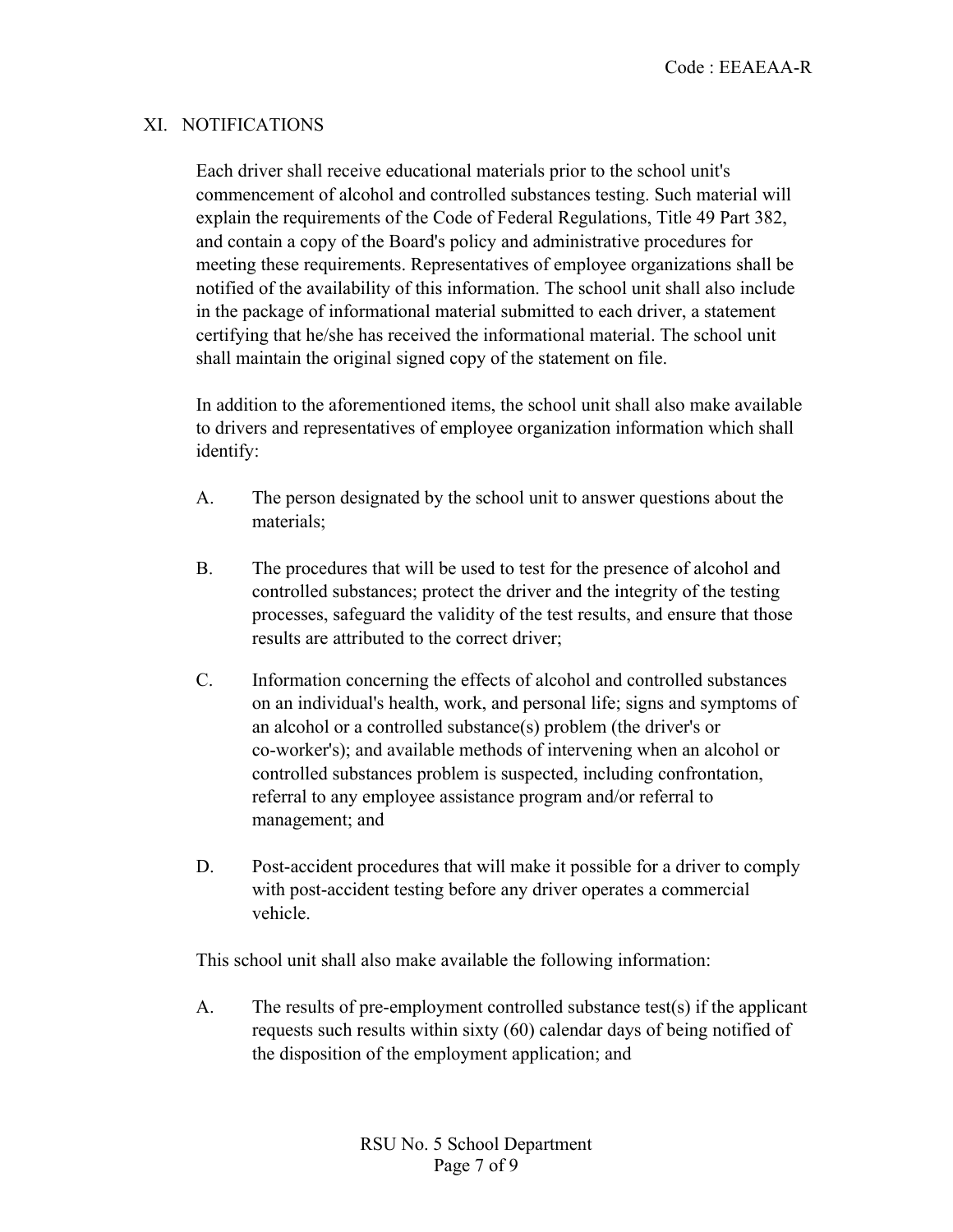B. The results of random, reasonable suspicion and post-accident drug tests if the results are verified positive. The school unit shall also tell the driver which controlled substance(s) was verified as positive.

### XII. CONTROLLED SUBSTANCES

Drivers shall inform their supervisors if at any time they are using a controlled substance which their physician has prescribed for therapeutic purposes. Such substance may be used in conjunction with duty only if the physician has advised the driver that it will not adversely affect his/her ability to safely operate a commercial motor vehicle.

#### XIII. REFERRAL, EVALUATION, AND TREATMENT

- A. **Referral.** A driver who has engaged in conduct prohibited by this policy/procedure shall be advised by the school unit of resources available to the driver in evaluating and resolving problems associated with the misuse of alcohol and use of controlled substances. The information the bus driver receives will include: names, addresses, and telephone numbers of substance abuse professionals, counseling and treatment programs, in addition to information relating to his/her responsibility with regard to payment of such services.
- B. **Evaluation/Treatment**. A driver who engages in such prohibited conduct shall be evaluated by a substance abuse professional who shall determine what assistance or treatment, if any, the employee needs in resolving controlled substance(s) use.

## XIV. RETURN TO DUTY

If a school unit has not discharged a driver due to his/her engagement in prohibited conduct under this policy/procedure, the bus driver must, prior to returning to safety-sensitive duties:

- A. Undergo return-to-duty testing and obtain an alcohol concentration level of less than 0.02 and/or a verified negative test for controlled substances;
- B. Have been evaluated by a substance abuse professional; and
- C. Have followed prescribed and/or recommended treatment.